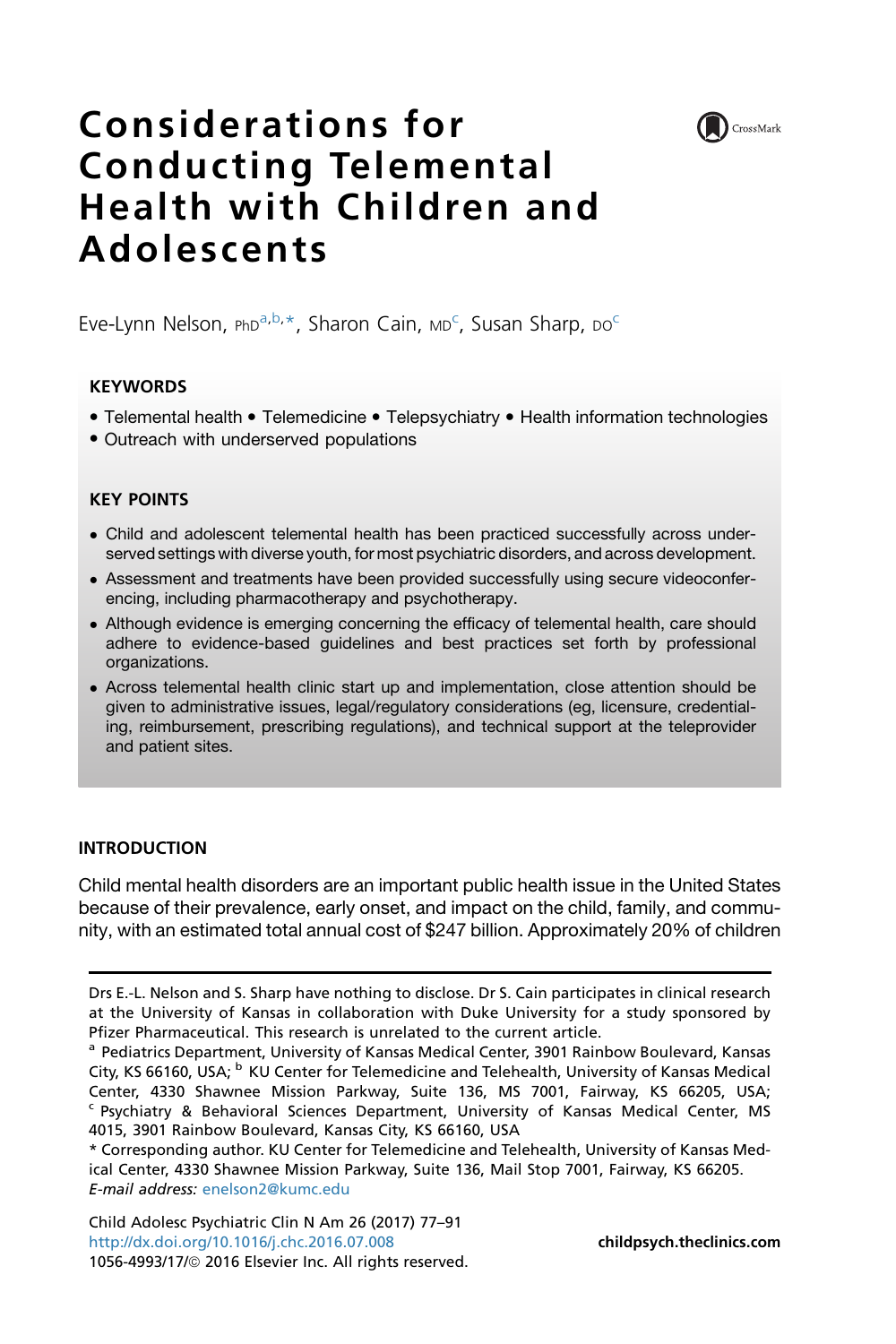living in the United States experience a mental disorder in a given year, and surveillance during 1994 to 2011 has shown the prevalence of these conditions to be increasing.[1](#page-11-0) Despite recent initiatives designed to expand behavioral health services for youth, such as the Patient Protection and Affordable Care Act, many children in need of mental health care still do not receive it, receive an inadequate "dose" of sessions, or receive services from local providers without specialty training with children or without training in evidence-based pediatric approaches. Even greater health dis-parities are seen across geographies and ethnicities.<sup>[2](#page-11-0)</sup>

As part of telemedicine clinical services, telemental health offers an innovative way to address striking access gaps. The umbrella term refers to behavioral and mental health services that are provided via synchronous telecommunications technologies, including discipline-specific applications such as telepsychiatry and telepsychology.<sup>[3](#page-11-0)</sup> Secure videoconferencing technology allows providers and patients/families at different locations to interact in real time and strives to ensure comparable treatment to traditional face-to-face settings. It is a relatively low-cost technology solution because behavioral health interventions largely rely on verbal communication and observation rather than the need for more expensive peripheral devices.<sup>[4](#page-11-0)</sup>

Because youth often have a comfort level and extensive exposure to technologies, telemedicine may be a particularly good fit for this age group. Telemental health saves telemental health providers, or teleproviders, the time and expense of travel and has been extended to both rural and urban settings.<sup>[4](#page-11-0)</sup> There are additional benefits of this telemedicine approach in connecting systems of care and enhancing care coordination. Supervised settings that include a telepresenter, such as clinics, hospitals, primary care practices, schools, daycare facilities, detention centers, and other settings, have been the most frequent sites of connection with youth and have been associated with reimbursement. Unsupervised settings such as homes are increasingly being considered with the expansion of secure videoconferencing over mobile devices. The authors summarize telemental health basics around the *why*, *what*, *when*, *where*, *who*, and *how* associated with safe and effective care.

#### WHY DELIVER CHILD TELEMENTAL HEALTH SERVICES?

Telemental health expansion is driven by increasing expectations for high-quality behavioral health services across geographies. Telemental health is further advanced by the decreasing cost of secure videoconferencing options and increasing access to high-speed connectivity. Health care reform has increased interest in creative solutions to increase access to behavioral health services due to access challenges associated with the shortages of youth behavioral health specialists, a maldistribution of available specialists, a shrinking behavioral health specialist workforce, and instability in behavioral health funding. $5$  Rural and frontier communities are particularly hard hit with access difficulties because of shrinking populations, declining economies, and increasing poverty as well as delays in treatment, less access to mental health insur-ance, and limited transportation options.<sup>[6,7](#page-11-0)</sup> The burdens of traveling for services are often magnified, with the frequent standard of care for regular sessions sustained over a period of time.

Patients and families report several reasons for participating in telemental health, and as with most telemedicine specialties, report high satisfaction with telemental health. $8$  These reasons include the following:

- 1. Conveniently finding high-quality services close to home;
- 2. Decreasing time away from both work and school;
- 3. Decreasing costs associated with traveling miles for care;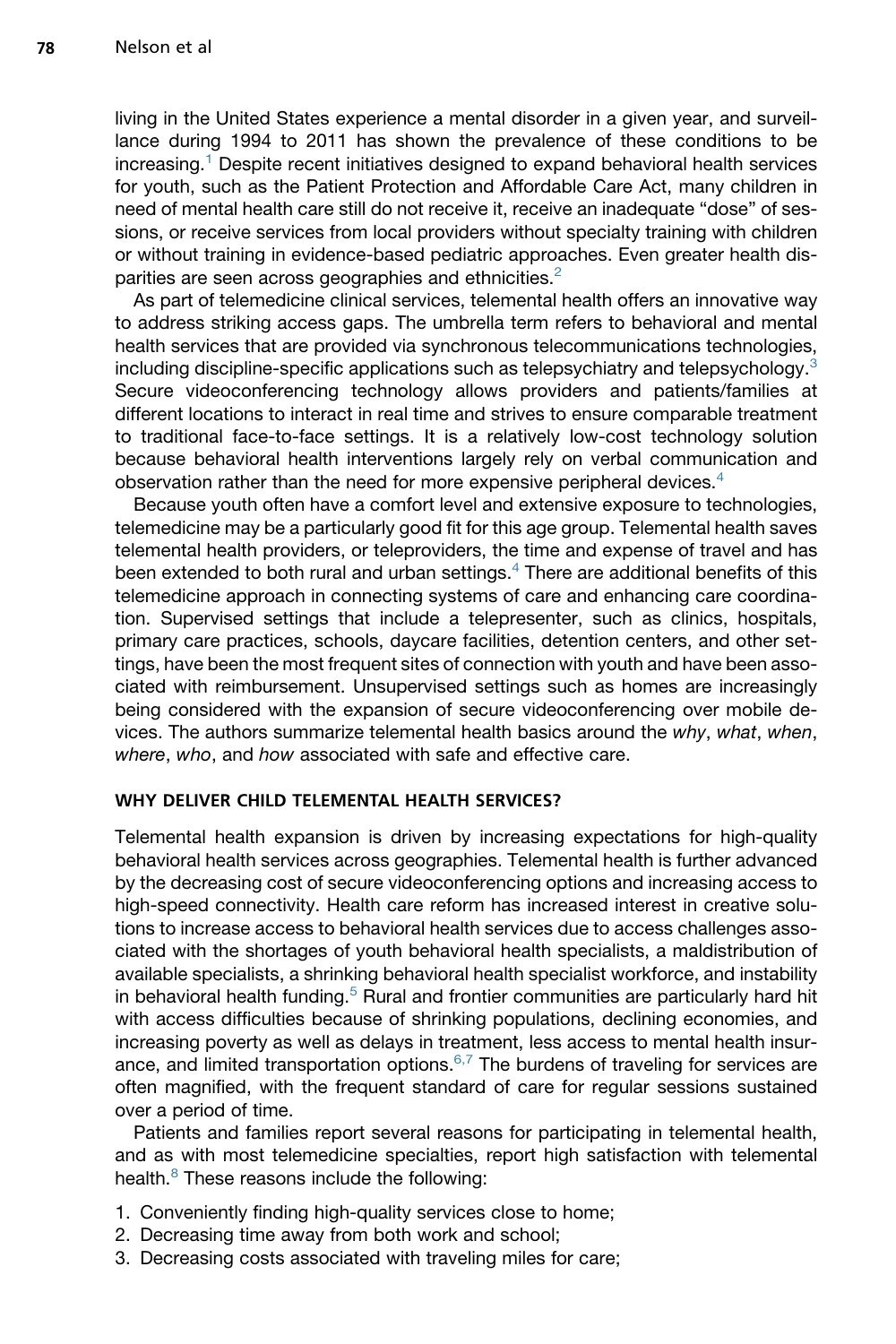- 4. Decreasing stresses of travel with a child with a behavior disorder and siblings;
- 5. Decreasing worries about navigating unfamiliar health care settings;
- 6. Allowing additional supporters to attend and work together to coordinate care; and 7. Decreasing stigma by connecting to child friendly settings such as schools.

For some patients and families, videoconferencing offers advantages, including less self-consciousness, increased personal space especially for adolescents,<sup>[9](#page-12-0)</sup> and decreased confidentiality concerns as the teleprovider is outside of the local community.

#### WHAT CONSTITUTES TELEMENTAL HEALTH?

A first consideration in what is meant by telemental health relates to the model of service delivery. Several telemental health models have been used to provide services to youth, each with a slightly different purpose.<sup>[4](#page-11-0)</sup> Telemental health services directly provided to the patient/family in supervised settings has been the most common service delivery model with youth and is the focus of this article. Other models complement these efforts, including consultation models that use videoconferencing to link the behavioral health specialist with the local PCP, supporting "virtual curbside consultation." In addition, workforce capacity building models use videoconferencing to blend telehealth and distance education. Pioneered at the University of New Mexico, the Extension of Community Healthcare Outcomes (ECHO) model uses secure videoconferencing technology to connect multiple health care providers to a multidisciplinary team around a range of behavioral health topics (eg, attention-deficit/hyperactivity disorder [ADHD], autism, substance abuse intervention). The telementoring approach pairs weekly brief didactic updates around best practices with deidentified case presentations from the participating sites in order to build a community of practice. ECHO promotes increasing medical home and rural primary care collaboration with special-ists and reducing variation in care using clinical best practices and algorithms.<sup>[10](#page-12-0)</sup> Some programs have developed specific models for consultation to primary care.<sup>[11,12](#page-12-0)</sup> including one that moves flexibly between consultation and direct care.<sup>[13](#page-12-0)</sup>

In describing the "what," or the content of telemental health services, comprehensive literature reviews inform the content of telemental health with children and ado-lescents.<sup>[4,8](#page-11-0)</sup> Because of the small but emerging child literature, lessons are often drawn as a downward extension from adult literature.<sup>[14](#page-12-0)</sup> Bashshur and colleagues<sup>[15](#page-12-0)</sup> completed a recent review of the empirical literature for telemental heath across the lifespan following rigorous inclusion criteria. Overall, they concluded that there is strong and consistent evidence of the feasibility of telemental health as well as high acceptability across teleproviders and patients. Based on rating of the highest quality of scientific design, there was indication of improvement in symptoms and quality of life among patients across a broad range of demographic and diagnostic groups.

Although the literature base is small, comprehensive reviews of the child telemental health overall<sup>[4,8,16](#page-11-0)</sup> reflect good outcomes across child behavioral presenting concerns, in both rural and urban settings. Findings reflect adequate diagnostic efficacy, feasibility, and satisfaction across patients, families, teleproviders, and referring physicians.

With large sample sizes, 3 studies provide guidance specific to telepharmacotherapy with children and adolescents. Two retrospective chart reviews describe the results of telepsychiatry consultation. One study<sup>[17](#page-12-0)</sup> reviewed the charts of 223 patients and found that consultation resulted in changes in diagnosis (48%), treatment (81.6%), and clinical improvement (60.1%). In the second study, 100 patient charts were reviewed after consultation. The results showed that consultation was associated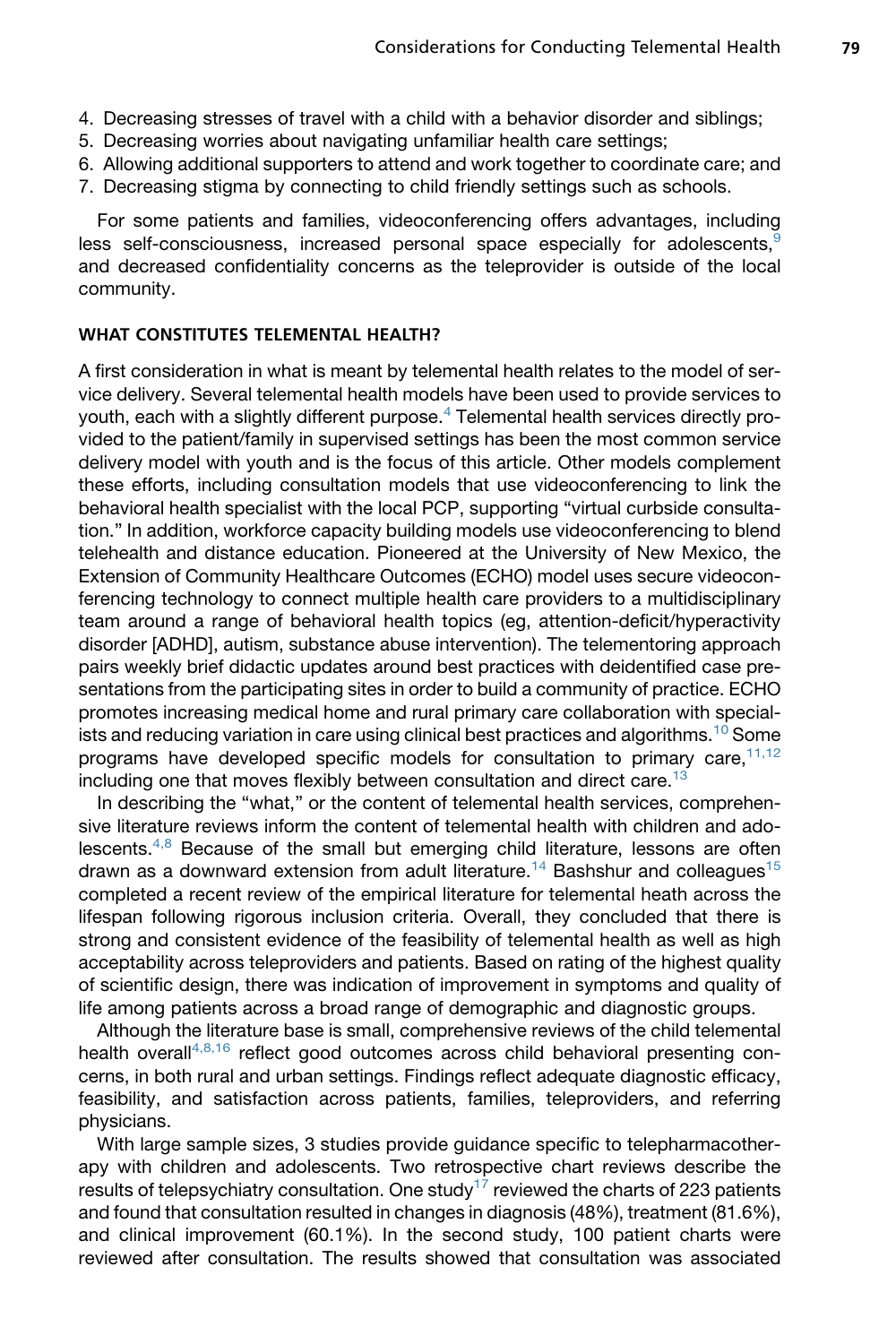with changes in diagnosis and treatment. Twenty-seven percent of those recommendations involved starting or managing medication, including stimulants, antidepres-sants, and antipsychotics.<sup>[18](#page-12-0)</sup>

There is only one randomized trial noted specific to pediatric pharmacologic treat-ment with children.<sup>[19](#page-12-0)</sup> Myers and colleagues<sup>19</sup> randomized 233 children diagnosed with ADHD to receive 22 weeks of treatment in 1 of 2 groups. The active control group received a single telepsychiatry consultation, with recommendations made to primary care providers (PCPs) to implement at their discretion during the trial. The intervention group received 6 sessions of pharmacotherapy via videoconferencing during the 22-week trial, complemented by caregiver behavior training delivered in person by a community therapist who was trained and supervised remotely. Findings suggest that the telepsychiatrists demonstrated high fidelity to consensus-based pharmacotherapy algorithms. Participants in both the intervention and the consultation groups improved, and those who received the 6-session intervention showed significantly better ADHD outcomes per caregivers' reports than did the consultation group. In addition, the caregivers themselves reported improved functioning.<sup>[20](#page-12-0)</sup> This study provides high-quality evidence for the ability to provide guideline-based care through videoconferencing and the "added value" that a short-term telepsychiatric intervention provides over a single teleconsultation to primary care.

There are also a handful of studies focused on child clinical interventions using videoconferencing. $21,22$  Lessons may be drawn from the more robust adult therapy literature, with roughly equivalent clinical outcomes using evidence-based practices to treat posttraumatic stress disorder, depression and anxiety, eating disorders, and substance abuse concerns and similar process findings across therapy satisfaction, alliance, attendance, and completion. $23$  Individual therapy using videoconferencing has also been successfully implemented with urban and rural children in a variety of settings, with reports most often using cognitive-behavioral approaches.<sup>[24](#page-12-0)</sup> Most studies have been therapy interventions for ADHD, but there are also examples in autism, behavioral concerns with juvenile offenders, depression, obsessive compul-sive disorder, and tic disorders.<sup>[3,21](#page-11-0)</sup>

Telemental health has been shown effective with behavioral health interventions to support chronic illnesses.<sup>[21](#page-12-0)</sup> Case reports suggest the delivery can be used for supportive interventions with children with a range of conditions (eg, cancer, congenital heart disease, cystic fibrosis, diabetes, epilepsy, irritable bowel disorder) and their caregivers. In addition, an emerging literature suggests effectiveness of individual and group interventions to treat pediatric obesity.<sup>[25](#page-12-0)</sup>

#### WHEN IS A TELEPROVIDER READY TO BEGIN SERVICE?

Motivated to increase access for very needed behavioral health services, teleproviders and health systems are often drawn to the technology's potential and eager to begin services quickly. As with implementing any new onsite outreach service, it is advisable to consider a 12- to 18-month start-up period in order to ensure the safest care for the patients following ethical, legal, and regulatory best practices. This period allows relationship building with community sites to consider the long-term business planning and sustainability<sup>[26](#page-12-0)</sup> from both the teleprovider and the patient sites, including administrative (eg, scheduling, billing), technical support, and legal/regulatory needs.

#### Establishing a Telemental Health Service

Technology makes it possible for teleproviders to offer services across the city, the state, the country, or even the world in real time. There is high need across settings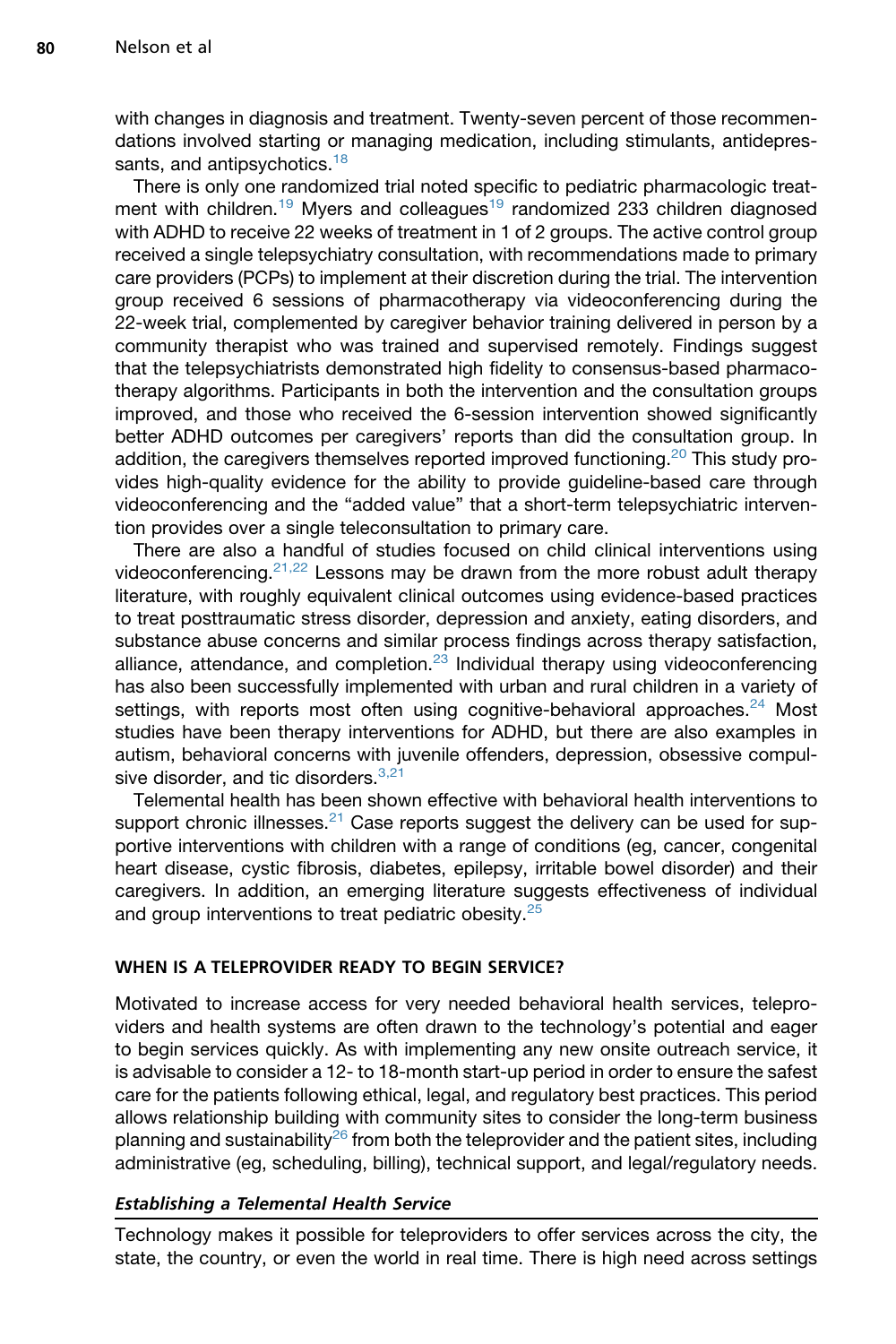so it is important to take a thoughtful approach to timeframe and site selection. The developmental model of Shore and Manson $^{27}$  for rural telepsychiatry guides overall considerations in starting a child telemental health practice. They emphasize that the telemental health clinic purpose drives technology selection. It is sometimes difficult to avoid the marketing buzz for the newest technologies, which may or may not be a fit for the telemental health. A comprehensive *Needs Assessment* informs what telemental health services are of highest need/interest. The teleprovider has ongoing discussion across stakeholders, including community leaders, community organizations, consumer groups, local behavioral and mental health providers, local PCPs, and other key partners. A detailed assessment of the existing technological, organizational, and programmatic infrastructure at the outreach site or sites as well as within the teleprovider's own organization is recommended, including the equipment available and/or needed; the clinical space; the connectivity available (as well as the overall networking burden of the televideo application); the expectations concerning who will pay for equipment/connectivity over time; and staffing needs.

In addition, new telemental health services should clearly define roles and responsibilities across parties through clear protocols, including careful consideration of budget requirements immediately and long term, and reimbursement option for the target population.<sup>[28](#page-13-0)</sup> About half of states have telemedicine parity, meaning that if services are reimbursed by the insurer in onsite settings then they are also reimbursed over telemedicine; this helps teleproviders and families consistently know what tele-mental health services will be reimbursed.<sup>[29](#page-13-0)</sup> A Pilot Implementation phase, focused on a small-scale trial and continuous improvement, can assist in refining processes and promoting sustainability.

## Ethical and Regulatory Considerations

The careful consideration and planning around regulatory and ethical issues also impact when the telemental health program may launch. Just as in on-site clinical settings, the core ethical concern to protect the patient remains paramount for videoconferencing settings.[5,21](#page-11-0) In addition, professional guidelines addressing telemental health are emerging to inform "reasonable steps" for telemental health practice across clinical, administrative, and technical considerations, including child-specific guide-lines.<sup>[30](#page-13-0)</sup> Telemental health guidelines include the American Academy of Child and Adolescent Psychiatry,<sup>[31](#page-13-0)</sup> the American Psychological Association,<sup>[32](#page-13-0)</sup> as well as a growing list of other organizations.<sup>[3](#page-11-0)</sup> Existing guidelines from the American Telemedi-cine Association<sup>[33,34](#page-13-0)</sup> as well as soon to be released child telemental health quidelines and general pediatric practice guidelines are excellent resources.

At the national level, The Joint Commission for the Accreditation of Healthcare Organizations has regulations applicable to telemedicine. Federal, state, and local laws, as well as institutional requirements, must also be reviewed related to the following: (1) involuntary commitment and reporting child maltreatment; (2) teleprovider credentialing and privileging requirements; and (3) malpractice insurance specific to telemedicine.<sup>[35](#page-13-0)</sup>

Interstate licensure is a complex issue; the teleprovider is encouraged to review state licensure requirements related to the teleprovider location and the patient location. In most states, the teleprovider is required to hold a license where the patient is being seen; some states have additional requirements. Other regulatory/ethical requirements to consider include verifying the patient identity and confirming the location of the patient<sup>34</sup>; this is often more easily accomplished in supervised than in unsupervised settings/homes. It is equally important for the teleprovider to inform the patient of the teleprovider's location and credentials.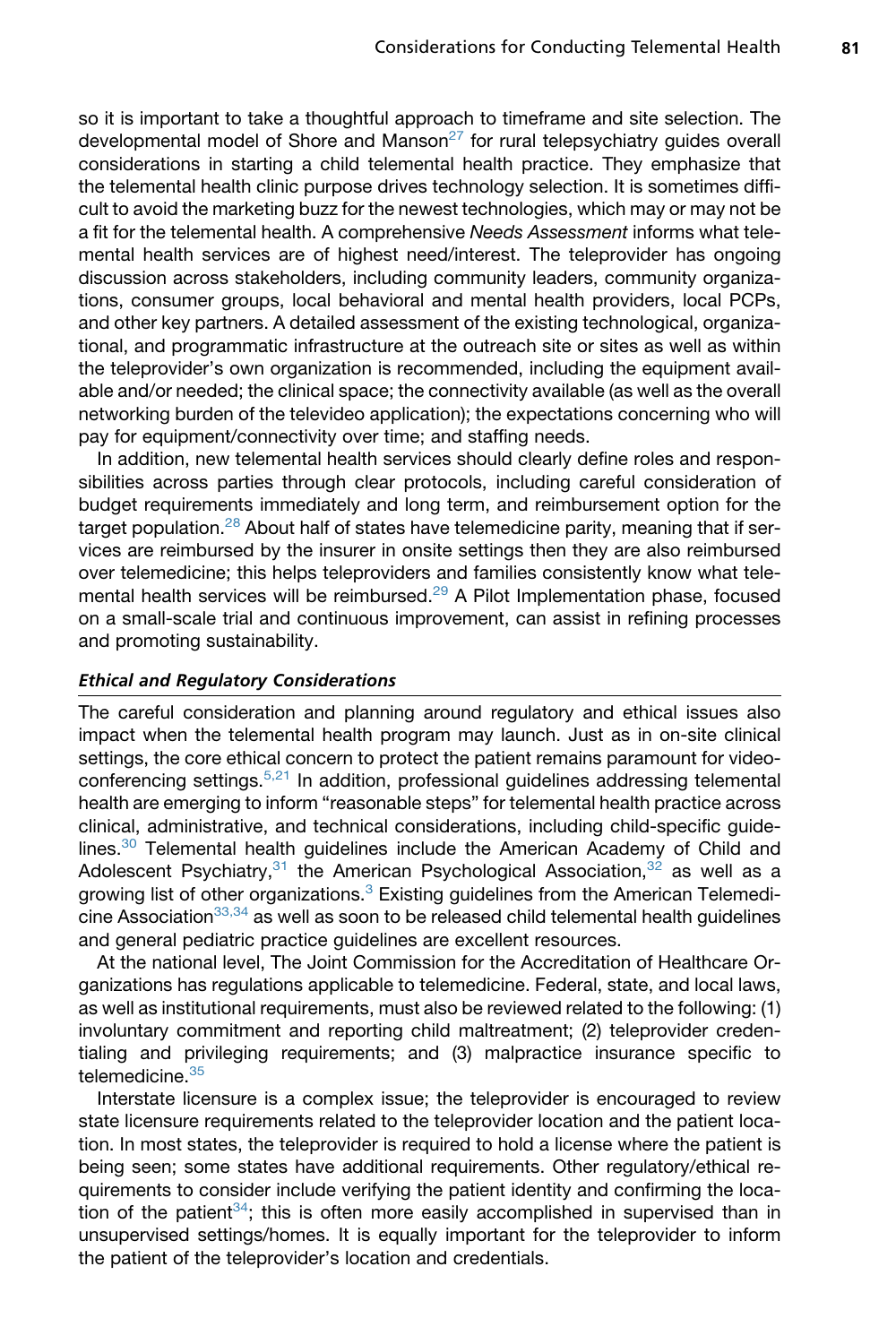Other important factors to consider when initiating a telemental health service include the patient's privacy and compliance of the videoconferencing transmission with the Health Insurance Portability and Accountability Act. State law regarding confidentiality of behavioral health information should be reviewed, and when applicable, school-specific confidentiality requirements as outlined in the Family Educational Rights and Privacy Act Regulations. Informed consent for treatment may include an additional consent to receive telemental health services. A review of the potential limitations and acknowledgment of the patients' right to refuse treatment over videoconferencing is part of informed consent as well as clarification of whether the sessions will be recorded and/or stored in any way. Best practices in documentation and use of the electronic health record should also be followed.

#### WHERE ARE PATIENTS AND FAMILIES RECEIVING TELEMENTAL HEALTH SERVICES?

In order to increase access for children and families, there has been much creativity in "meeting the child and family where they're at" and deliver services as conveniently as possible. Direct-to-consumer telemental health vendors and private practice teleproviders are expanding delivery sites. It is important to keep in mind the unique needs across settings and carefully consider the ethical, regulatory, and training needs as later discussed in the "how" section.

Supervised settings are the most frequently reported sites of youth telemental health services, including rural and urban settings. Examples include schools, outpatient clinics, primary care clinics, community mental health centers, physician offices, and correctional settings.<sup>[36](#page-13-0)</sup> Individual reports describe delivery to other settings such as residential treatment facilities, critical access hospitals, group homes, Area Health Education Centers, colleges, sites serving foster care, military bases, inpatient psychi-atry settings, and daycare centers.<sup>[5,22](#page-11-0)</sup> Unsupervised settings including patient homes are emerging points of service delivery that bring both new benefits and risks<sup>[3](#page-11-0)</sup> due to decreased teleprovider control over the environment.

With a focus on family-centered assessment and treatment, telemental health services are being moved outside of traditional mental health care settings. These settings offer advantages in identifying contextual factors involved in youths' behavior and mental health needs as well as in working with a wide range of caregivers/supporters involved in implementing recommendations. One collaborative opportunity is using the technology to link teleproviders with PCPs. Telemental health affords increased communication and coordination to benefit the child and family, support positive outcomes, $37$  and has the potential to advance patient-centered medical home ideals.  $38$ 

In addition, school-based telemental health services engage youth during the school day, thereby reducing missed school days, decreasing disruption in the child's classroom time and parent's workday, allowing parents to be involved in a setting that is familiar and convenient, and incorporating school personnel into treatment planning.<sup>[39](#page-13-0)</sup> In addition to direct telemental health services, the technology allows the youth's teleproviders to engage in multidisciplinary planning, student evaluation, Individualized Education Plan/504 plan meetings, and collaboration with teachers, school specialists (eg, school psychologists, social workers, and allied health specialists), nurses, and administrators.<sup>33</sup> Distance education for staff around behavioral health topics as well as consultation on both classroom-specific and general school issues, provides unique opportunities to support children and adolescents and deliver guideline-adherent care.<sup>40</sup>

Residential treatment centers and correctional settings often require prolonged separations between the confined youth and their family and local providers.<sup>[5,41](#page-11-0)</sup> Although privacy and confidentiality must be carefully considered, telemental health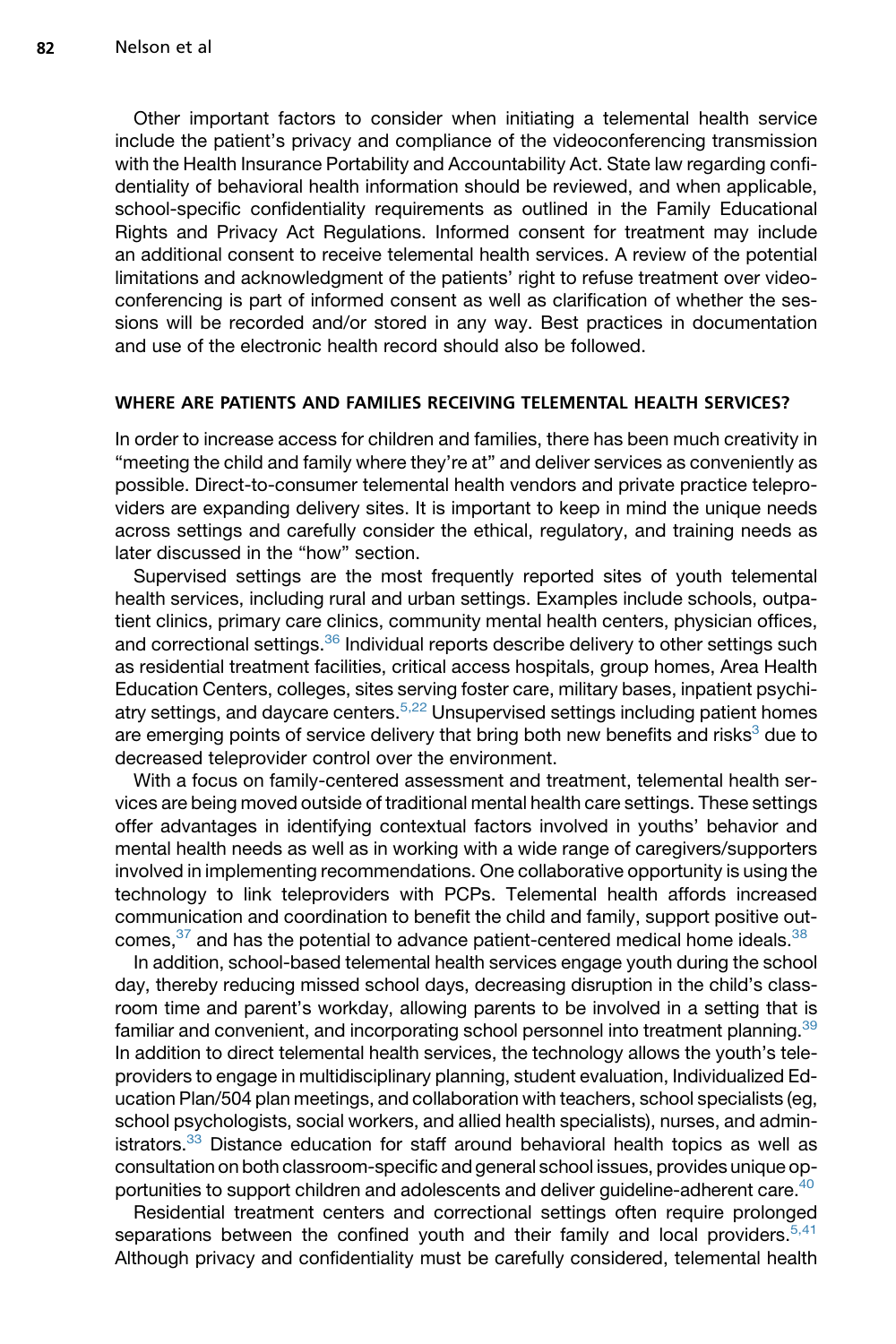allows families to participate in a youth's treatment while remaining in their home communities or allow a teleprovider to connect to the youth's facility. Home-based telemental health offers potential advantages to observe the youth in a naturalistic setting and to practice skills in the lived environment. Comer and colleagues $42$  are pioneering the evaluation of delivering telemental health interventions for early onset behavior disorders delivered to the home. A recent feasibility study<sup>[43](#page-13-0)</sup> successfully delivered home-based telemental health services to children who had experienced trauma and found that trauma-informed care elements could be translated to the home-based setting. Finally, positive results are emerging from a nationwide clinical trial across the lifespan that evaluated support group services for homebound individ-uals and their caregivers using mobile tablets for videoconferencing. Early reports<sup>[44](#page-13-0)</sup> note positive, cost-effective results related to satisfaction and health outcomes.

# WHO PARTICIPATES IN TELEMENTAL HEALTH SERVICES?

This section addresses the different people involved in telemental health encounters, including the patient and family, the therapist and trainees, the telepresenter (in supervised settings), and the community stakeholders/supporters.

# Patients and Family

Across telemental health clinics, patients tend to present with the same concerns as seen in traditional clinic settings.<sup>[33](#page-13-0)</sup> No presentation or diagnostic category has been excluded from telemental health services. However, the same careful consideration used in traditional clinics is taken related to competence with the presenting concern as well as access to requisite resources, particularly with severely impaired patients. The choice of who will be seen depends on developmental and diagnostic considerations, personnel and resources at the distant site, patient and guardian preferences, the teleprovider's judgment, and input from the referring provider.<sup>[31](#page-13-0)</sup> The teleprovider should make sure there are appropriate on-site clinical resources in order to safely conduct an evaluation, including resources to support patients in crisis. Depending on the situation, exclusion criteria may include factors such as youth without accompanying guardians, patients without a PCP, or patients with a PCP who are uncomfortable resuming care for psychiatric patients. Unsupervised setting may have additional inclusion/exclusion considerations in order to ensure patient safety. For example, the report of a current or previous person in the home who as acted violently and abusively may be contraindicated due to concerns the person could be off screen and able to eavesdrop, or may become violent or impulsively disconnect during a session.<sup>[3,43](#page-11-0)</sup>

# Teleproviders and Their Trainees

There is no profile distinguishing between teleproviders who choose to engage in telemental health, although it is not uncommon that they also engage in onsite outreach and value a community. Common goals noted by teleproviders include the following:

- Strive to translate the same effective communication and intervention skills that they use in the onsite setting to the telemedicine context;
- Provide services within the scope of their appropriate practice for in person encounters, including the necessary education, training, cultural competency, and ongoing continuing education/professional development; and
- Set appropriate expectations regarding the telehealth encounter, including, for example, prescribing policies, scope of service, communication, and followup. Familiarizing oneself with the federal Controlled Substances Act (US Code Title 21) and other relevant state and federal regulations is important.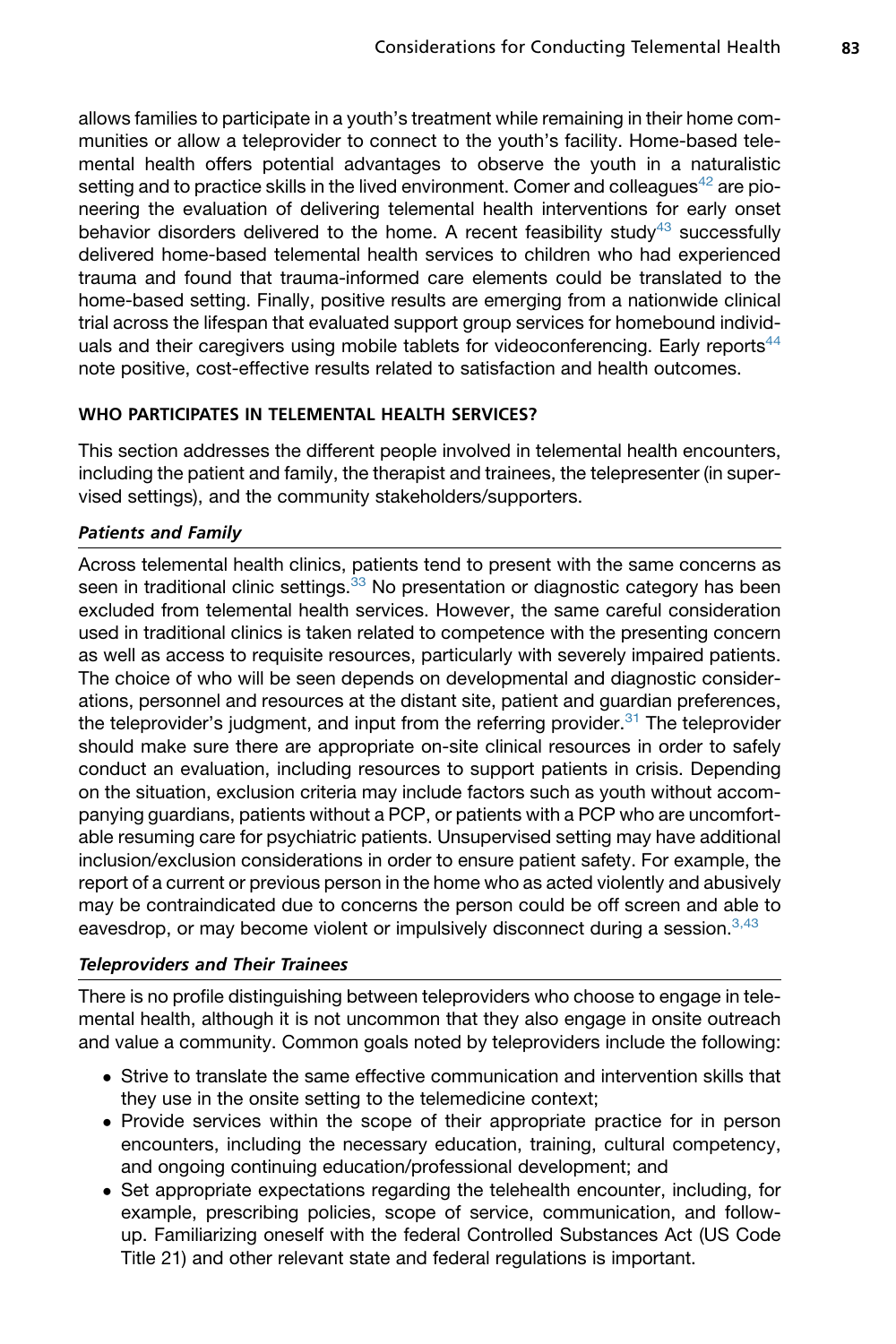Because of the newness of the field, there are no established performance competencies specific to technology, but telehealth guidelines provide direction.  $31,33$  Hilty and colleagues<sup>[45](#page-14-0)</sup> have proposed an innovative competency model aligning telemental health competencies with the Accreditation Council for Graduate Medical Education framework. These telemental health competencies span patient care, system- and practice-based learning, professionalism, communication, knowledge, and technology. The competencies encompass novice or advanced beginner, competent/proficient, and expert levels. Following adult learning best practices, teaching and assessment methods for the telemental health competencies are outlined. Additional resources are available through both the federally funded telehealth resource centers ([www.telehealthresourcecenter.org\)](http://www.telehealthresourcecenter.org) and public and private programs (eg, [www.](http://www.tmhguide.org) [tmhguide.org,](http://www.tmhguide.org) others).

Teleproviders need practice with the technology as well as cultural competence with the population served and communication skills in working across systems of care. Ideally, new teleproviders shadow and receive guidance from established teleproviders and complete "test" runs in order to build confidence with the technology. Federally funded telehealth resource centers, professional organizations such as the American Telemedicine Association, and training companies offer training related to these competencies.<sup>[3](#page-11-0)</sup>

It is appealing to include trainees in telemental health clinics in order to encourage consideration of future outreach practice and the rewards of working with underserved children and their families across systems of care. Training resource and supervision should be considered as well as opportunities for trainees to engage in telemental health evaluation efforts. Telemental health offers unique training advantages because several trainees can be unobtrusive in the telemedicine room without crowding the patient. $46,47$ 

## Telepresenter

The telepresenter, sometimes called a presenter or facilitator, at the distant site facilitates sessions and is often the site's "champion." This telepresenter is someone with a clinical background trained in the use of videoconferencing equipment to "present" the patient and manage the technical components of the encounter<sup>[48](#page-14-0)</sup>; additional training around supporting behavioral health patients may also be beneficial. The telepresenter serves as the bridge between the therapist and the patient/family at the distant site and assists by promoting the telemental health service, scheduling the consult, compiling intake packets, socializing the patient/family to televideo, using the technology, assisting during the consultation, and helping the patient/family follow-up on recommendations. Thus, the telepresenter requires support across administrative leaders and colleagues in completing these many tasks as they may be in addition to typical responsibilities and workflow.

## Multiple Informants

Videoconferencing often links together systems of care by connecting the teleprovider with schools, rural clinics, primary care offices, and other systems. Increased communication across technology systems represented by these multiple informants is a chief advantage of telemental health. If the patient is under the age of 18, the parent/guardian guides who participates in sessions, but generally welcomes these additional support personnel in developing and implementing the treatment plan. The videoconferencing session allows everyone to contribute their unique piece to the diagnostic and treatment puzzle. Communication occurs not only with the teleprovider but also with each other. For example, it is a frequent situation in school-based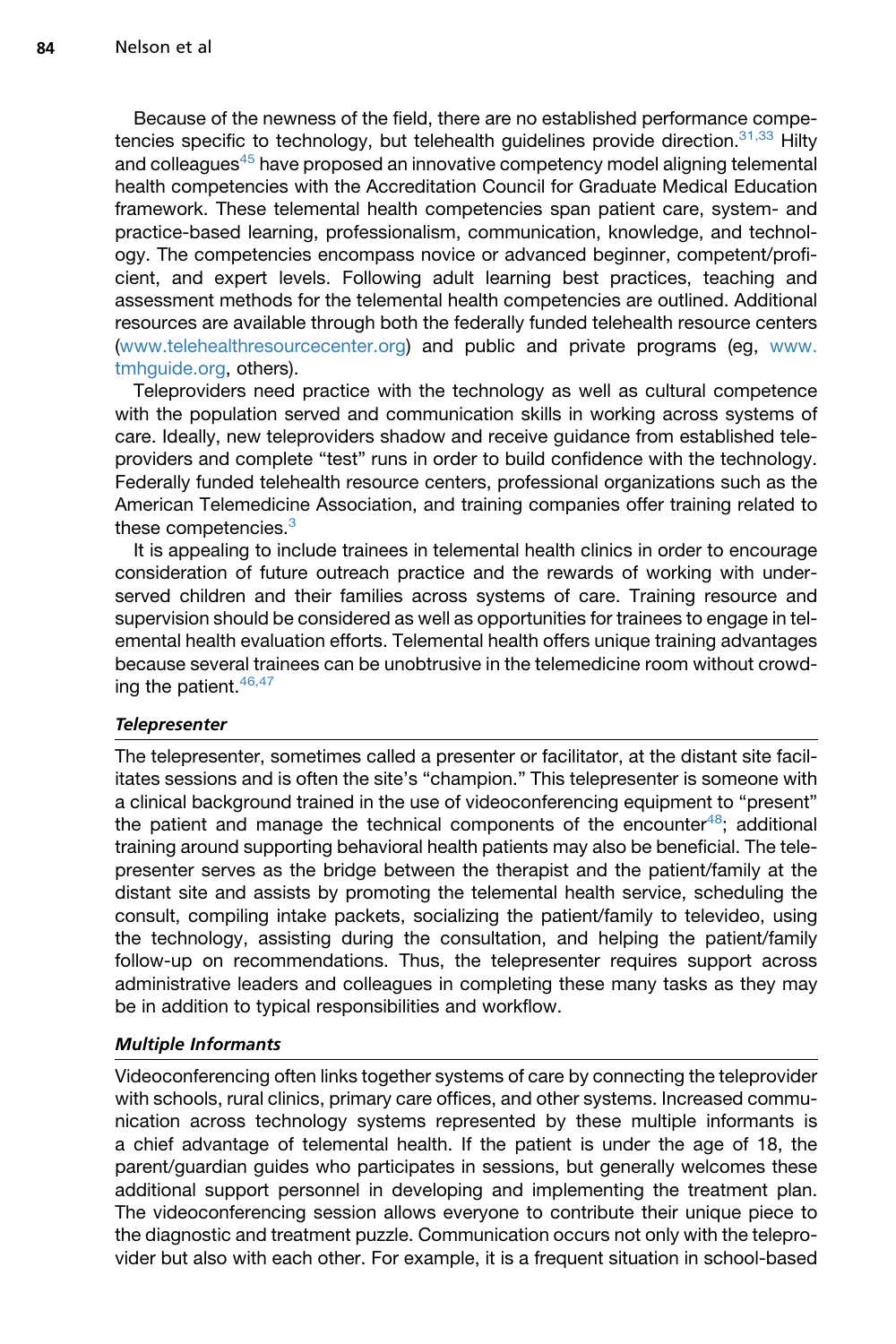clinics that parents and teachers have had very little or no direct communication about the child's behavior in different settings or family stressors that may be impacting the child's functioning.

## HOW IS CHILD TELEMENTAL HEALTH IMPLEMENTED?

The authors first describe overarching elements that relate to quality of care in telemental health practice. $3-5$  They then summarize specific considerations related to evaluation and pharmacology. One overarching consideration is support for diverse families, including resources for interpreting needs, needs around hearing impairment, mobility needs in accessing the telemental health space, and other culture- and community-specific considerations.

## Confidential Clinical Space at the Patient and Teleprovider Sites

An ideal room is large enough to accommodate the youth, a clinical staff person, and at least 2 other adults, but not so large that it encourages distractibility or hyperactivity. The room should be large enough to evaluate children's motor skills, play, and exploration and to note abnormal movements.<sup>[4](#page-11-0)</sup> A table allows the child to draw or play but should not interfere with viewing motor skills. Some developmental teams prefer not to have tables in the room to decrease the chance of young children hiding beneath. Both the interview room at the patient site and the clinician's room at the teleprovider site should be maintained as confidential and quiet space. The space that teleproviders use will likely be construed as their offices. Thus, it will be expected to appear professional and reassure the patient that the space is confidential and family friendly. Consideration should be given to a room that is large enough to accommodate trainees.

At the patient sites, practical considerations may include placing a "Clinical Session in Progress—Quiet Please" sign on the door and informing staff about the importance of maintaining a trusted clinical space. The physical layout of the room should be considered, including limiting the possibility that the encounter could be observed through a window or that eavesdropping could occur. This consideration is sometimes challenging at sites that use the telemedicine room for multiple purposes, such as the school nurse's office. The room setup should take into consideration the target population. For example, if working with many patients presenting with ADHD, extra attention may be given limiting access to equipment or other room supplies when a child has difficulty sitting still and/or keeping their hands to themselves. If working with a potentially aggressive population, extra attention should be given to limit equipment or room components (eg, blinds) that could be torn from the walls, as well as close support from the telepresenter.

## Technological Factors Affecting the Clinical Encounter

A high-quality video signal is crucial to the success of the telemental health session, with recommendations generally advising a bandwidth of greater than 384 kB per second.[4,33](#page-11-0) High-quality audio signal also assists with identifying nuances of each other's verbal communication. The room should ideally be away from clinic and street noise because the microphones are very sensitive, and extraneous sounds can interfere with the session. Toys can produce uncomfortable levels of noise and foam blocks, books, markers, and papers may be an alternative, depending on the patient population and developmental stage.

Video quality and camera placement are also important to the quality of the telemental health session in order to clearly observe facial expressions, affect,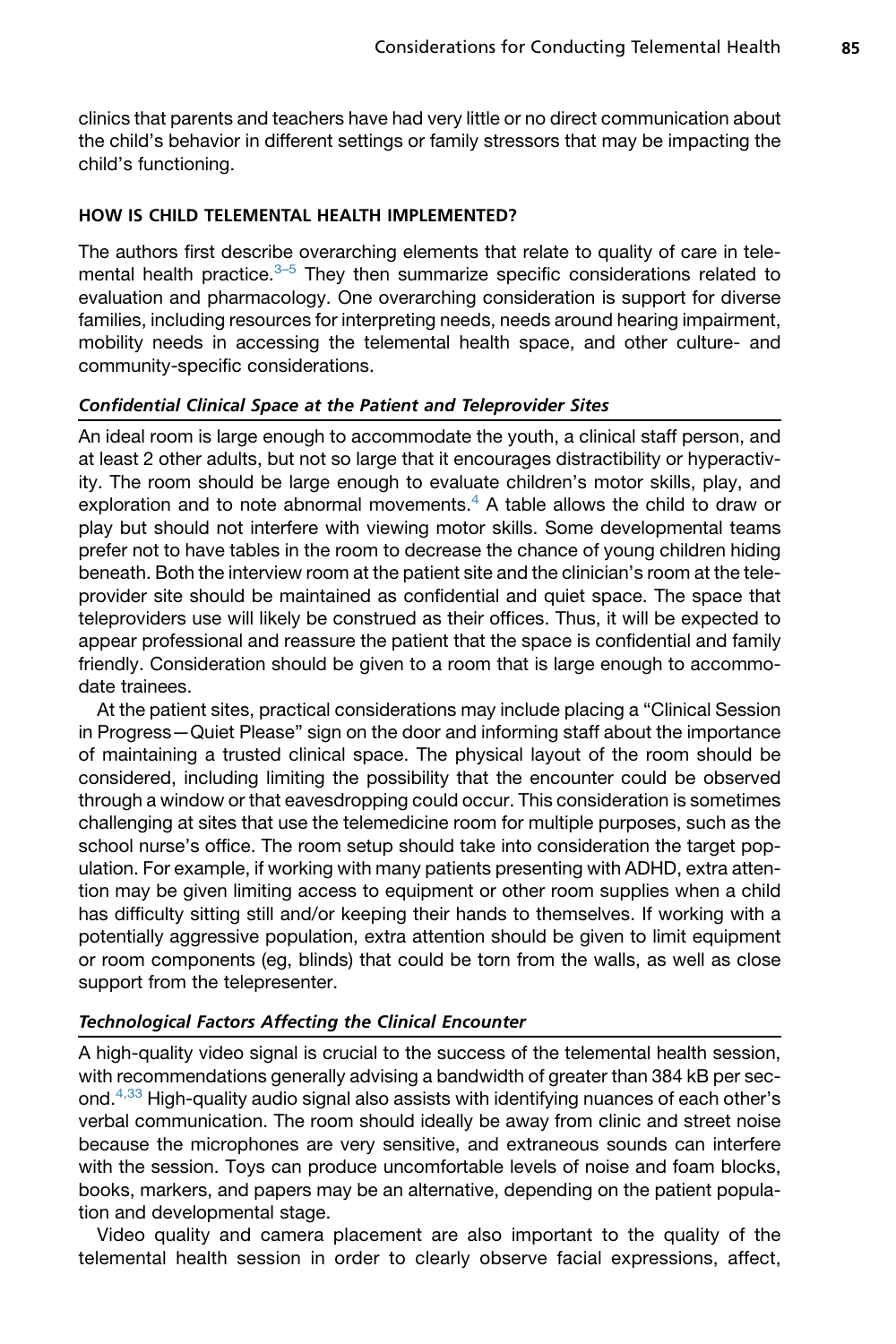relatedness, crying, and other nonverbal reactions. Considerations include the following $3,4$ :

- To minimize shadows, lighting should emanate from behind the camera;
- Rooms with no windows or adequate window cover in order to control lighting;
- Professional colors/backgrounds consistent with typical office settings; and
- Avoidance of clothing with high contrast, such as stripes and busy patterns.

## The Patient-Provider Relationship and Videoconferencing Etiquette

It is important to translate the same patient engagement and rapport building strate-gies to the telemental health session.<sup>[49](#page-14-0)</sup> Shadowing existing teleproviders and consulting with colleagues often foster the teleprovider comfort level associated with strong therapeutic relationship building. Strategies used in onsite visits translate to the telemental health environment, such as noting a child wearing a shirt from a favorite team or taking time to talk about local/school events. Some teleproviders may use more animated gestures or attend more closely to nonverbal cues such as facial expressions, although overly exaggerated/fast movements/hand gestures should be kept to a minimum to avoid pixilation. Verbal communications may be more deliberate to adjust for the slight auditory lag and to clearly indicate when the teleprovider has finished speaking in order to facilitate reciprocity in communication, although this is decreasing as a less frequent concern due increasing availability of high-speed connectivity.

Families often quickly accommodate to the technology setting because of previous experience in using videoconferencing for social purposes, such as Skyping/Face Timing with friends or family members. $4$  Reminders of the clinical nature of the interaction and the additional security of the videoconferencing systems are encouraged. The technology itself may be used to build rapport, such as a virtual "high 5" or holding a drawing to the camera.

## Assessment

As in onsite assessment, telemental health assessment may include time with the child and adult together and individually, depending on the child's age, impulse control, verbal skills, and ability to separate from caregivers. The teleprovider often directs the telepresenter in assisting with managing who is in the room, and directing those outside the room to the waiting area or engaging children as they wait their turn. In evaluating preschoolers, it is helpful to observe the child in developmentally appropriate interactions with the support of the family, telepresenter, and other supporters such as teachers. The child may be observed in both free play and interactions with family and staff in order to assess social, motor, and verbal skills. This observation may assist in assessing the young child's level of attunement, pleasure in the interaction, or spontaneity in play. Another consideration is the child's level of cognitive development and ability to understand videoconferencing. Preschool-aged children may have difficulty with the concept that the teleprovider is a "real" person existing in a different location.<sup>[4](#page-11-0)</sup>

Several innovative strategies are being developed to assess developmental disor-ders over videoconferencing. Reese's team<sup>[50](#page-14-0)</sup> report on the utility and validity of an autism spectrum disorder assessment protocol conducted via videoconferencing. They have also developed an innovative, cost-effective Integrated Systems Using Telemedicine model for autism. This telemedicine model links students and families, trained local early intervention providers and educators at the child's school, and a team of professionals at the academic health center in order to complete comprehensive autism evaluations,  $51$  helping keep the child close to home.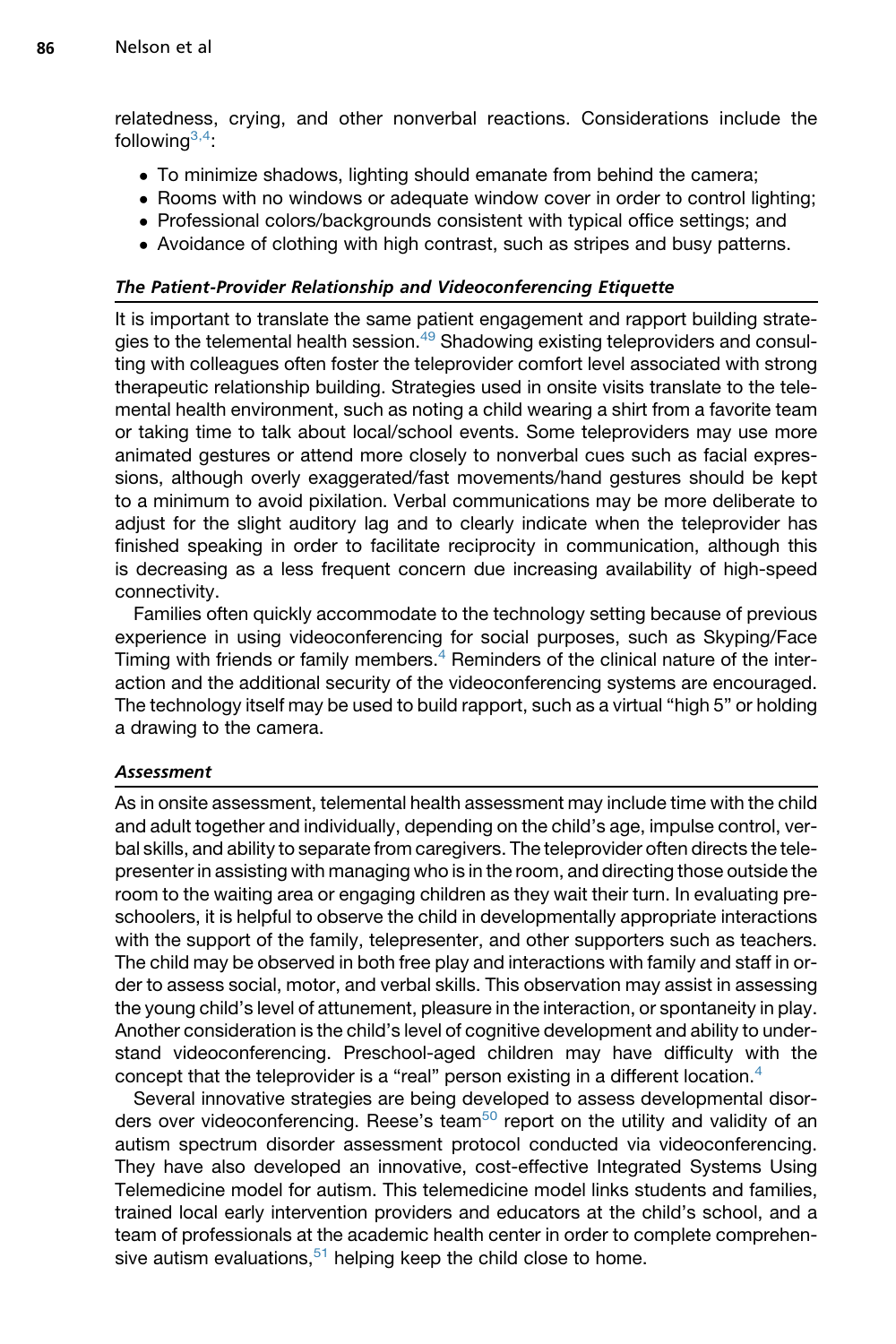#### Pharmacotherapy

Pharmacotherapy can be accomplished with consideration of clinical, regulatory, and logistical issues,<sup>[4,52](#page-11-0)</sup> consistent with all American Academy of Child and Adolescent Psychiatry practice parameters. Approaches used in prescribing medications depend on the model being used. In one model, medication is prescribed directly by the teleprovider, most often a child psychiatrist. In another, the teleprovider manages the patient until he or she is stabilized, and care is then transferred back to the referring clinician. Finally, the telepsychiatrist may see the patient for a one-time consultation with recommendations for the referring clinician. With all models, maintaining communication with the PCP is essential. The teleprovider often requires a recent physical examination and may order additional diagnostic tests depending on the child. In order to provide medication treatment, it is necessary to perform a diagnostic evaluation before prescribing medication.

When a patient is seen for the first time, the teleprovider obtains consent that acknowledges that the family has the right to seek out in-person treatment should they choose.<sup>[31](#page-13-0)</sup> Teleproviders should review the procedures for medication prescribing and obtaining refills. Prescriptions that are not controlled can be ordered by calling the pharmacy, written and mailed, or e-prescribed. E-prescribing, which fits logistically with telemental health, is an increasing practice. Controlled substances such as schedule II stimulants have more regulatory constraints and cannot be refilled or called to the pharmacy. Stimulant prescriptions can be mailed directly to patients' homes or their pharmacies. Some sites may require that prescriptions be mailed to the patient site for distribution to families, or that copies of prescriptions be maintained according to the specifications of a Medicaid contract or other regulations. E-prescribing of stimulants is also an option in some venues because the Drug Enforcement Administration (DEA) approved the electronic prescription of controlled substances. This DEA-sanctioned practice is approved in most states, but adoption has been slower than e-prescribing in general, likely because of the security restrictions and collaboration requirements (Department of Justice, DEA, Office of Diversion Control: [http://www.deadiversion.usdoj.gov/ecomm/e\\_rx/\)](http://www.deadiversion.usdoj.gov/ecomm/e_rx/). In addition, teleproviders should monitor federal updates related to prescribing controlled medications and the Ryan Haight Online Pharmacy Consumer Protection Act of 2008.

Medication monitoring is also possible via telepsychiatry and should be followed according to the same standards of care as in-person psychiatric management. $52$ Staff at the patient site can obtain vital signs, height, and weight on the patient as well as the Abnormal Involuntary Movement Scale. Laboratory tests and electrocardiograms may also be obtained. For care between telemental health sessions, teleproviders assist with clear direction and contact numbers for interim needs such as requesting refills, asking questions, and reporting adverse effects. Protocols describing this process help to ensure safe monitoring of medications and to define expectations for staff at both sites. Families should be educated about this policy and given adequate time for refill requests to prevent running out of medications.

## SUMMARY

Telemental health services with youth will likely continue to grow because of the increasing workforce gaps between need and service across behavioral health specialties as well as the call for new models of family-centered care and collaboration across child-serving systems. Ideally, they also assist with 2-generation needs such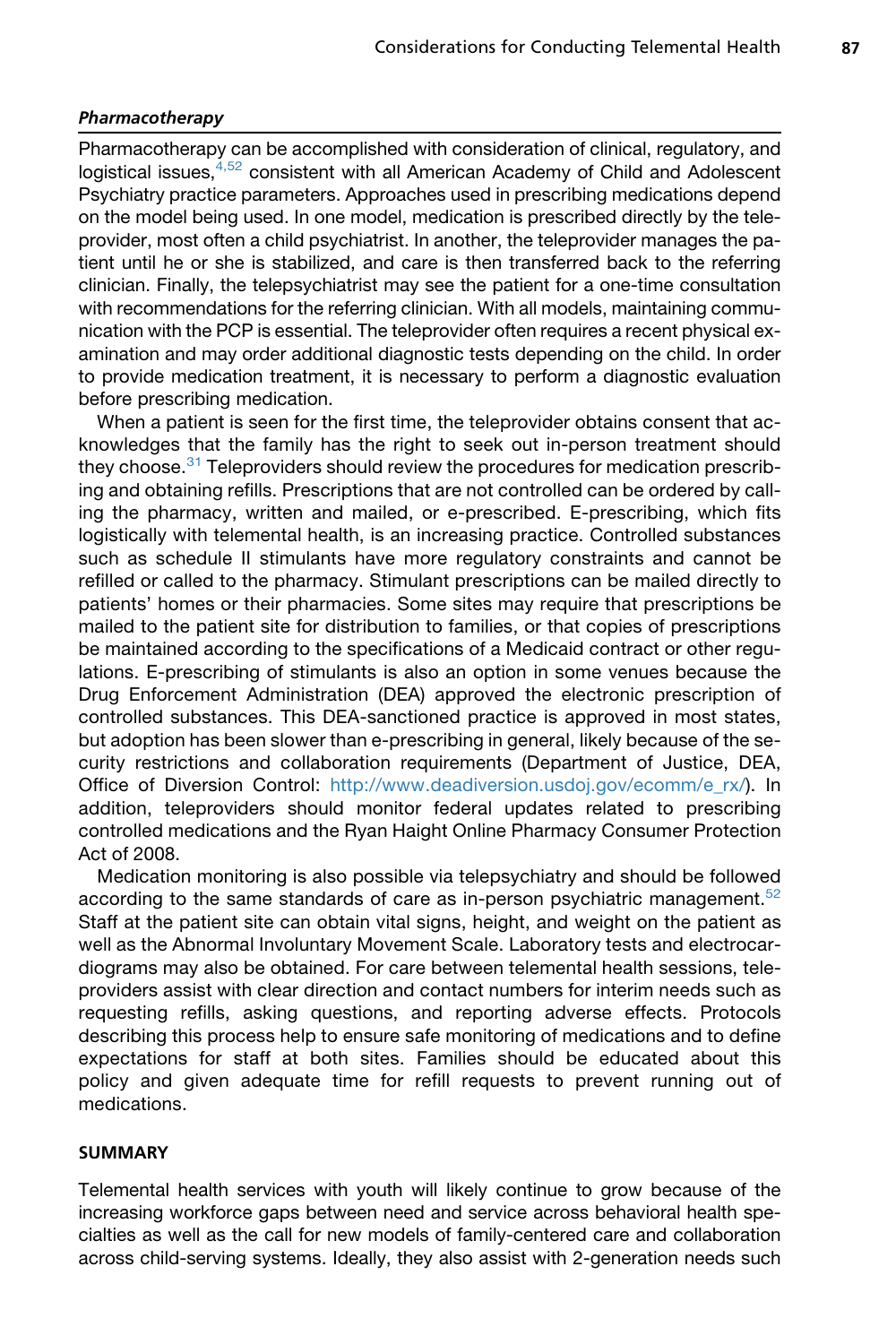<span id="page-11-0"></span>as onsite and telemedicine services that also address parent/family health needs. National and state initiatives continue to work to address regulatory/legal barriers to telemedicine in general, including efforts around interstate licensure and parity. Although technology advances and improved connectivity open many doors to expand telemental health, the defining *why*, *what*, *when*, *who*, *where*, and *how* will remain key considerations in delivering effective interventions.

Going forward, expanded telemental health services to children and adolescents will be supported by the continued evolution of secure, high-speed, mobile videoconferencing options across the range of current and future devices. Technology advances will further expand telemental health service delivery sites, including unsupervised settings such as the home and youth mobile devices. With this expansion comes the need for careful consideration and evaluation of services to maximize benefit for youth and families, minimize risk, and optimally support community stakeholders to test models of care, to evaluate quality improvement efforts, and to examine the effectiveness of services delivered through telemental health across diverse populations.

With an at times overwhelming array of technology options to assess and treat child behavioral health concerns (synchronous mental health/videoconferencing, social media, asynchronous mental health, mHealth, virtual technologies, virtual reality, augmented reality, intelligent wearable devices, and artificial intelligence), it is essential that teams of experts (eg, clinicians, health information technologists, informatics leaders, evaluators, patient advocates, and others) work together to carefully match the best technology options for the specific needs of youth and their fam-ilies.<sup>[53,54](#page-14-0)</sup> With these exciting new options comes continued need for guidance from professional organizations and for careful consideration of training to support teleproviders around competencies to provide the safest and most effective pediatric services.

#### ACKNOWLEDGMENTS

The authors appreciate the editorial assistance of graduate student Ms Natasia Adams.

## **REFERENCES**

- 1. [Perou R, Bitsko RH, Blumberg SJ, et al. Mental health surveillance among chil](http://refhub.elsevier.com/S1056-4993(16)30079-7/sref1)[dren—United States, 2005-2011. MMWR Suppl 2013;62\(2\):1–35.](http://refhub.elsevier.com/S1056-4993(16)30079-7/sref1)
- 2. [Merikangas KR, He JP, Burstein M, et al. Service utilization for lifetime mental](http://refhub.elsevier.com/S1056-4993(16)30079-7/sref2) [disorders in U.S. adolescents: results of the National Comorbidity Survey-](http://refhub.elsevier.com/S1056-4993(16)30079-7/sref2)[Adolescent Supplement \(NCS-A\). J Am Acad Child Adolesc Psychiatry 2011;](http://refhub.elsevier.com/S1056-4993(16)30079-7/sref2) [50\(1\):32–45.](http://refhub.elsevier.com/S1056-4993(16)30079-7/sref2)
- 3. [Luxton D, Nelson E, Maheu M. A practitioner's guide to telemental health: how to](http://refhub.elsevier.com/S1056-4993(16)30079-7/sref3) [conduct legal, ethical, and evidence-based telepractice. Washington, DC: Amer](http://refhub.elsevier.com/S1056-4993(16)30079-7/sref3)[ican Psychological Association Press; 2016](http://refhub.elsevier.com/S1056-4993(16)30079-7/sref3).
- 4. [Cain S, Nelson E, Myers K. Telemental health. In: Dulcan MK, editor. Dulcan's](http://refhub.elsevier.com/S1056-4993(16)30079-7/sref4) [textbook of child and adolescent psychiatry. Washington, DC: American Psychi](http://refhub.elsevier.com/S1056-4993(16)30079-7/sref4)[atric Publishing; 2015. p. 1–18.](http://refhub.elsevier.com/S1056-4993(16)30079-7/sref4)
- 5. [Myers K, Turvey C, editors. Telemental health: clinical, technical and administra](http://refhub.elsevier.com/S1056-4993(16)30079-7/sref5)[tive foundation for evidence-based practice. London: Elsevier; 2012.](http://refhub.elsevier.com/S1056-4993(16)30079-7/sref5)
- 6. [Comer JS, Barlow DH. The occasional case against broad dissemination and im](http://refhub.elsevier.com/S1056-4993(16)30079-7/sref6)[plementation: retaining a role for specialty care in the delivery of psychological](http://refhub.elsevier.com/S1056-4993(16)30079-7/sref6) [treatments. Am Psychol 2014;69\(1\):1–18.](http://refhub.elsevier.com/S1056-4993(16)30079-7/sref6)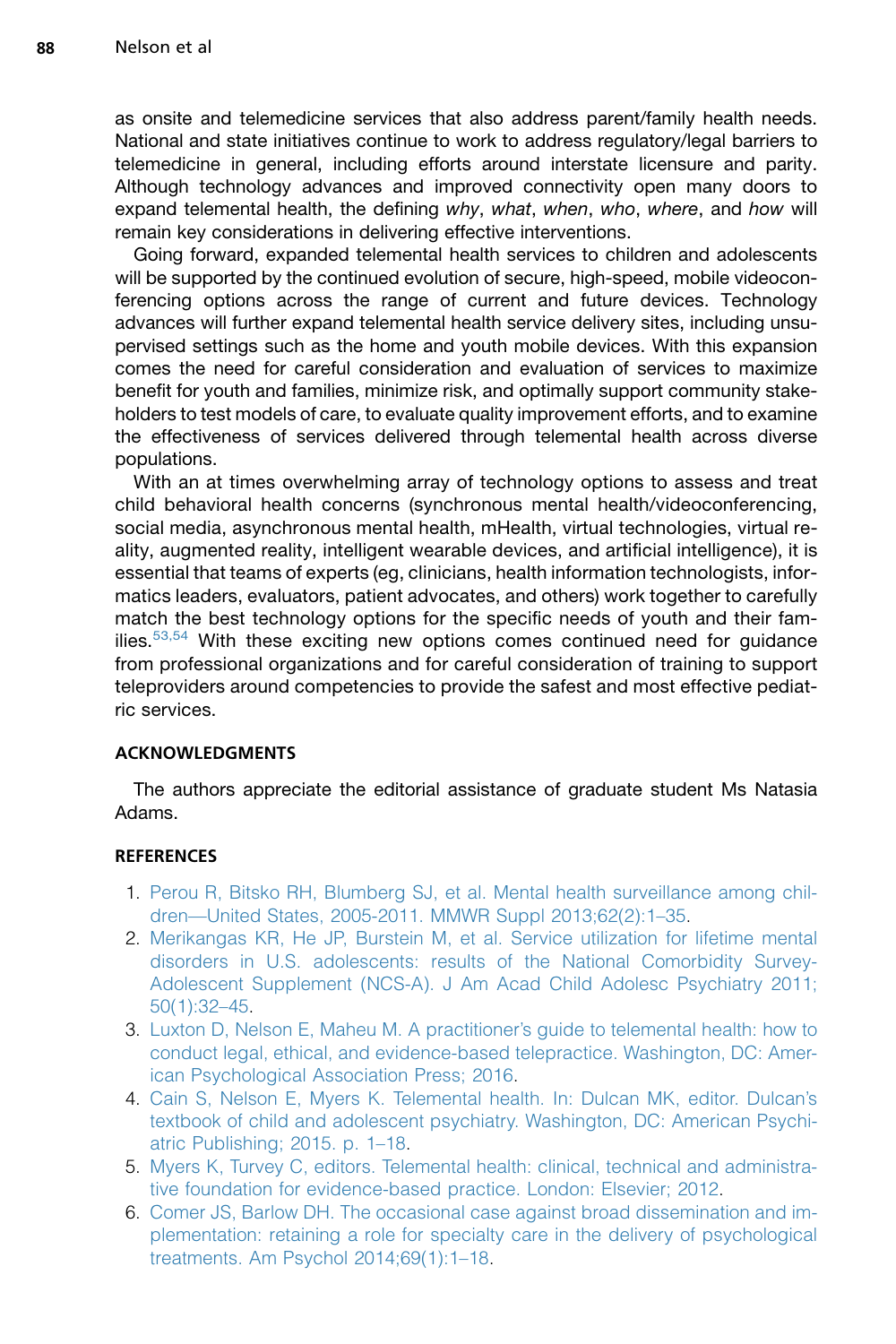- <span id="page-12-0"></span>7. [Smalley B, Warren J, Rainer J, editors. Rural mental health: issues, policies, and](http://refhub.elsevier.com/S1056-4993(16)30079-7/sref7) [best practices. New York: Springer; 2012](http://refhub.elsevier.com/S1056-4993(16)30079-7/sref7).
- 8. [Gloff NE, Lenoue SR, Novins DK, et al. Telemental health for children and adoles](http://refhub.elsevier.com/S1056-4993(16)30079-7/sref8)[cents. Int Rev Psychiatry 2015;27\(6\):513–24.](http://refhub.elsevier.com/S1056-4993(16)30079-7/sref8)
- 9. [Nelson EL, Bui T. Rural telepsychology services for children and adolescents.](http://refhub.elsevier.com/S1056-4993(16)30079-7/sref9) [J Clin Psychol 2010;66\(5\):490–501.](http://refhub.elsevier.com/S1056-4993(16)30079-7/sref9)
- 10. [Arora S, Thornton K, Komaromy M, et al. Demonopolizing medical knowledge.](http://refhub.elsevier.com/S1056-4993(16)30079-7/sref10) [Acad Med 2014;89\(1\):30–2](http://refhub.elsevier.com/S1056-4993(16)30079-7/sref10).
- 11. [Myers KM, Valentine JM, Melzer SM. Feasibility, acceptability, and sustainability](http://refhub.elsevier.com/S1056-4993(16)30079-7/sref11) [of telepsychiatry for children and adolescents. Psychiatr Serv 2007;58\(11\):](http://refhub.elsevier.com/S1056-4993(16)30079-7/sref11) [1493–6.](http://refhub.elsevier.com/S1056-4993(16)30079-7/sref11)
- 12. [Yellowlees PM, Hilty DM, Marks SL, et al. A retrospective analysis of a child and](http://refhub.elsevier.com/S1056-4993(16)30079-7/sref12) [adolescent eMental Health program. J Am Acad Child Adolesc Psychiatry 2008;](http://refhub.elsevier.com/S1056-4993(16)30079-7/sref12) [47\(1\):103–7](http://refhub.elsevier.com/S1056-4993(16)30079-7/sref12).
- 13. [Myers KM, Sulzbacher S, Melzer SM. Telepsychiatry with children and adoles](http://refhub.elsevier.com/S1056-4993(16)30079-7/sref13)[cents: are patients comparable to those evaluated in usual outpatient care? Tel](http://refhub.elsevier.com/S1056-4993(16)30079-7/sref13)[emed J E Health 2004;10\(3\):278–85](http://refhub.elsevier.com/S1056-4993(16)30079-7/sref13).
- 14. [Hilty DM, Ferrer DC, Parish MB, et al. The effectiveness of telemental health: a](http://refhub.elsevier.com/S1056-4993(16)30079-7/sref14) [2013 review. Telemed J E Health 2013;19\(6\):444–54.](http://refhub.elsevier.com/S1056-4993(16)30079-7/sref14)
- 15. [Bashshur RL, Shannon GW, Bashshur N, et al. The empirical evidence for telemed](http://refhub.elsevier.com/S1056-4993(16)30079-7/sref15)[icine interventions in mental disorders. Telemed J E Health 2016;22\(2\):87–113.](http://refhub.elsevier.com/S1056-4993(16)30079-7/sref15)
- 16. [Nelson E, Sharp S. Telemental health update. Pediatr Clin North Am 2016;63\(5\):](http://refhub.elsevier.com/S1056-4993(16)30079-7/sref16) [913–31.](http://refhub.elsevier.com/S1056-4993(16)30079-7/sref16)
- 17. [Marcin JP, Nesbitt TS, Cole SL, et al. Changes in diagnosis, treatment, and clin](http://refhub.elsevier.com/S1056-4993(16)30079-7/sref17)[ical improvement among patients receiving telemedicine consultations. Telemed](http://refhub.elsevier.com/S1056-4993(16)30079-7/sref17) [J E Health 2005;11\(1\):36–43](http://refhub.elsevier.com/S1056-4993(16)30079-7/sref17).
- 18. [Boydell KM, Volpe T, Kertes A, et al. A review of the outcomes of the recommen](http://refhub.elsevier.com/S1056-4993(16)30079-7/sref18)[dations made during paediatric telepsychiatry consultations. J Telemed Telecare](http://refhub.elsevier.com/S1056-4993(16)30079-7/sref18) [2007;13\(6\):277–81.](http://refhub.elsevier.com/S1056-4993(16)30079-7/sref18)
- 19. [Myers K, Vander Stoep A, Zhou C, et al. Effectiveness of a telehealth service de](http://refhub.elsevier.com/S1056-4993(16)30079-7/sref19)[livery model for treating attention-deficit/hyperactivity disorder: a community](http://refhub.elsevier.com/S1056-4993(16)30079-7/sref19)[based randomized controlled trial. J Am Acad Child Adolesc Psychiatry 2015;](http://refhub.elsevier.com/S1056-4993(16)30079-7/sref19) [54\(4\):263–74](http://refhub.elsevier.com/S1056-4993(16)30079-7/sref19).
- 20. [Vander Stoep A, McCarty CA, Zhou C, et al. The children's attention-deficit hyper](http://refhub.elsevier.com/S1056-4993(16)30079-7/sref20)[activity disorder telemental health treatment study: caregiver outcomes.](http://refhub.elsevier.com/S1056-4993(16)30079-7/sref20) [J Abnorm Child Psychol 2016. \[Epub ahead of print\].](http://refhub.elsevier.com/S1056-4993(16)30079-7/sref20)
- 21. [Nelson EL, Patton S. Using videoconferencing to deliver individual therapy and](http://refhub.elsevier.com/S1056-4993(16)30079-7/sref21) [pediatric psychology interventions with children and adolescents. J Child Ado](http://refhub.elsevier.com/S1056-4993(16)30079-7/sref21)[lesc Psychopharmacol 2016;26\(3\):212–20](http://refhub.elsevier.com/S1056-4993(16)30079-7/sref21).
- 22. [Duncan AB, Velasquez SE, Nelson EL. Using videoconferencing to provide](http://refhub.elsevier.com/S1056-4993(16)30079-7/sref22) [psychological services to rural children and adolescents: a review and case](http://refhub.elsevier.com/S1056-4993(16)30079-7/sref22) [example. J Clin Child Adolesc Psychol 2014;43\(1\):115–27](http://refhub.elsevier.com/S1056-4993(16)30079-7/sref22).
- 23. [Gros DF, Morland LA, Greene CJ, et al. Delivery of evidence-based psychother](http://refhub.elsevier.com/S1056-4993(16)30079-7/sref23)[apy via video telehealth. J Psychopathol Behav Assess 2013;35\(4\):506–21.](http://refhub.elsevier.com/S1056-4993(16)30079-7/sref23)
- 24. [Nelson E, Duncan A. Cognitive-behavioral therapy using televideo. Cogn Behav](http://refhub.elsevier.com/S1056-4993(16)30079-7/sref24) [Pract 2015;22\(3\):269–80.](http://refhub.elsevier.com/S1056-4993(16)30079-7/sref24)
- 25. [Davis AM, Sampilo M, Gallagher KC, et al. Treating rural pediatric obesity through](http://refhub.elsevier.com/S1056-4993(16)30079-7/sref25) [telemedicine vs. telephone: outcomes from a cluster randomized controlled trial.](http://refhub.elsevier.com/S1056-4993(16)30079-7/sref25) [J Telemed Telecare 2016;22\(2\):86–95.](http://refhub.elsevier.com/S1056-4993(16)30079-7/sref25)
- 26. [Lambert D, Gale J, Hartley D, et al. Understanding the business case for tele](http://refhub.elsevier.com/S1056-4993(16)30079-7/sref26)[mental health in rural communities. J Behav Health Serv Res 2016;43:366–79](http://refhub.elsevier.com/S1056-4993(16)30079-7/sref26).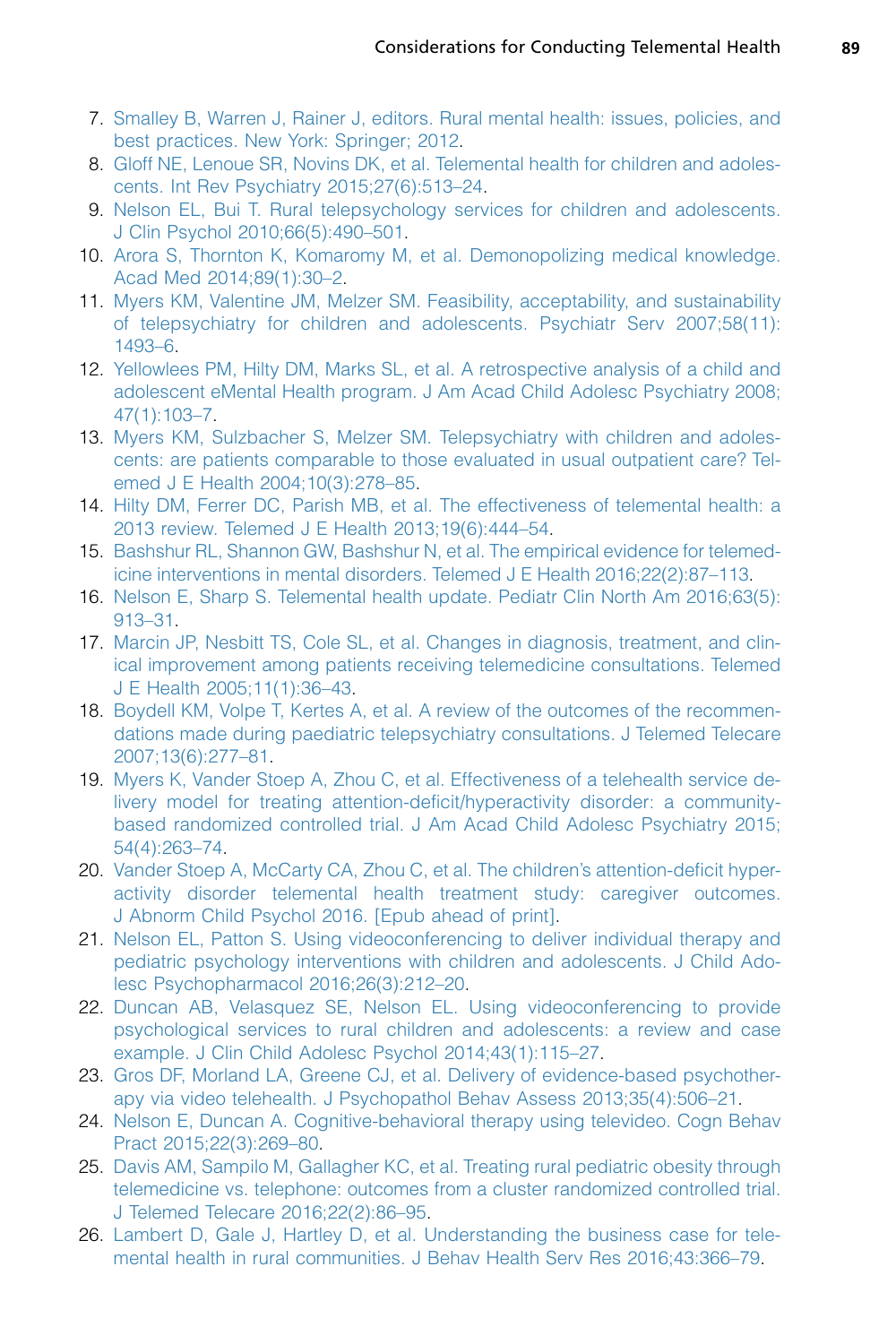- <span id="page-13-0"></span>27. [Shore JH, Manson SM. A developmental model for rural telepsychiatry. Psychiatr](http://refhub.elsevier.com/S1056-4993(16)30079-7/sref27) [Serv 2005;56\(8\):976–80](http://refhub.elsevier.com/S1056-4993(16)30079-7/sref27).
- 28. American Telemedicine Association. State telemedicine gaps analysis: coverage & reimbursement. 2015. Available at: [http://www.americantelemed.org/docs/default](http://www.americantelemed.org/docs/default-source/policy/50-state-telemedicine-gaps-analysis%13-coverage-and-reimbursement.pdf)[source/policy/50-state-telemedicine-gaps-analysis–-coverage-and-reimbursement.](http://www.americantelemed.org/docs/default-source/policy/50-state-telemedicine-gaps-analysis%13-coverage-and-reimbursement.pdf) [pdf.](http://www.americantelemed.org/docs/default-source/policy/50-state-telemedicine-gaps-analysis%13-coverage-and-reimbursement.pdf) Accessed June 12, 2016.
- 29. American Telemedicine Association. State telemedicine gaps analysis: coverage & reimbursement–parity laws for private insurance. 2015. Available at: [http://](http://www.americantelemed.org/docs/default-source/policy/ata-map-telemedicine-parity-2014-3-7.pdf) [www.americantelemed.org/docs/default-source/policy/ata-map-telemedicine-parity-](http://www.americantelemed.org/docs/default-source/policy/ata-map-telemedicine-parity-2014-3-7.pdf)[2014-3-7.pdf](http://www.americantelemed.org/docs/default-source/policy/ata-map-telemedicine-parity-2014-3-7.pdf). Accessed June 12, 2016.
- 30. [Hilty DM, Schoemaker EZ, Myers K, et al. Need for and steps toward a clinical](http://refhub.elsevier.com/S1056-4993(16)30079-7/sref30) [guideline for the telemental health care of children and adolescents. J Child Ado](http://refhub.elsevier.com/S1056-4993(16)30079-7/sref30)[lesc Psychopharmacol 2016;26\(3\):283–95.](http://refhub.elsevier.com/S1056-4993(16)30079-7/sref30)
- 31. American Academy of Child and Adolescent Psychiatry. Committee on quality issues. Practice parameter for child and adolescent telepsychiatry. 2008. Available at: [www.jaacap.com/content/pracparam.](http://www.jaacap.com/content/pracparam) Accessed June 12, 2016.
- 32. American Psychological Association. Guidelines for the practice of telepsychology. 2013. Available at: [http://www.apa.org/practice/guidelines/telepsychology.](http://www.apa.org/practice/guidelines/telepsychology.aspx) [aspx.](http://www.apa.org/practice/guidelines/telepsychology.aspx) Accessed June 12, 2016.
- 33. [Grady BJ, Myers KM, Nelson EL, et al. Evidence-based practice for telemental](http://refhub.elsevier.com/S1056-4993(16)30079-7/sref33) [health. Telemed J E Health 2011;17\(2\):131–48.](http://refhub.elsevier.com/S1056-4993(16)30079-7/sref33)
- 34. [Turvey C, Coleman M, Dennison O, et al. ATA practice guidelines for video-based](http://refhub.elsevier.com/S1056-4993(16)30079-7/sref34) [online mental health services. Telemed J E Health 2013;19\(9\):722–30](http://refhub.elsevier.com/S1056-4993(16)30079-7/sref34).
- 35. [Kramer GM, Luxton DD. Telemental health for children and adolescents: an over](http://refhub.elsevier.com/S1056-4993(16)30079-7/sref35)[view of legal, regulatory, and risk management issues. J Child Adolesc Psycho](http://refhub.elsevier.com/S1056-4993(16)30079-7/sref35)[pharmacol 2016;26\(3\):198–203.](http://refhub.elsevier.com/S1056-4993(16)30079-7/sref35)
- 36. [Myers K, Comer JS. The case for telemental health for improving the accessibility](http://refhub.elsevier.com/S1056-4993(16)30079-7/sref36) [and quality of children's mental health services. J Child Adolesc Psychopharma](http://refhub.elsevier.com/S1056-4993(16)30079-7/sref36)[col 2016;26\(3\):186–91](http://refhub.elsevier.com/S1056-4993(16)30079-7/sref36).
- 37. [Goldstein F, Myers K. Telemental health: a new collaboration for pediatricians and](http://refhub.elsevier.com/S1056-4993(16)30079-7/sref37) [child psychiatrists. Pediatr Ann 2014;43\(2\):79–84.](http://refhub.elsevier.com/S1056-4993(16)30079-7/sref37)
- 38. [McWilliams JK. Integrating telemental healthcare with the patient-centered med](http://refhub.elsevier.com/S1056-4993(16)30079-7/sref38)[ical home model. J Child Adolesc Psychopharmacol 2016;26\(3\):278–82.](http://refhub.elsevier.com/S1056-4993(16)30079-7/sref38)
- 39. [Stephan S, Lever N, Bernstein L, et al. Telemental health in schools. J Child Ado](http://refhub.elsevier.com/S1056-4993(16)30079-7/sref39)[lesc Psychopharmacol 2016;26\(3\):266–72.](http://refhub.elsevier.com/S1056-4993(16)30079-7/sref39)
- 40. [Nelson EL, Duncan AB, Peacock G, et al. Telemedicine and adherence to na](http://refhub.elsevier.com/S1056-4993(16)30079-7/sref40)[tional guidelines for ADHD evaluation: a case study. Psychol Serv 2012;9\(3\):](http://refhub.elsevier.com/S1056-4993(16)30079-7/sref40) [293–7.](http://refhub.elsevier.com/S1056-4993(16)30079-7/sref40)
- 41. [Bastastini A. Improving rehabilitative efforts for juvenile offenders through the use](http://refhub.elsevier.com/S1056-4993(16)30079-7/sref41) [of telemental healthcare. J Child Adolesc Psychopharmacol 2016;26\(3\):273–7.](http://refhub.elsevier.com/S1056-4993(16)30079-7/sref41)
- 42. [Crum KI, Comer JS. Using synchronous videoconferencing to deliver family](http://refhub.elsevier.com/S1056-4993(16)30079-7/sref42)[based mental healthcare. J Child Adolesc Psychopharmacol 2016;26\(3\):229–34.](http://refhub.elsevier.com/S1056-4993(16)30079-7/sref42)
- 43. Nelson EL, Fennel S, Sosland J, et al. Telepsychology best practices in translating evidence-based services for child trauma to the home. Poster presented at: the National Conference in Clinical Child & Adolescent Psychology: translating research into practice. Lawrence, KS, October 1, 2014.
- 44. [Smith C, Piamjariyakul U, Werkowitch M, et al. A clinical trial of translation of ev](http://refhub.elsevier.com/S1056-4993(16)30079-7/sref44)[idence based interventions to mobile tablets and illness specific internet sites. Int](http://refhub.elsevier.com/S1056-4993(16)30079-7/sref44) [J Sens Netw Data Commun 2016;5\(1\) \[pii:138\]](http://refhub.elsevier.com/S1056-4993(16)30079-7/sref44).